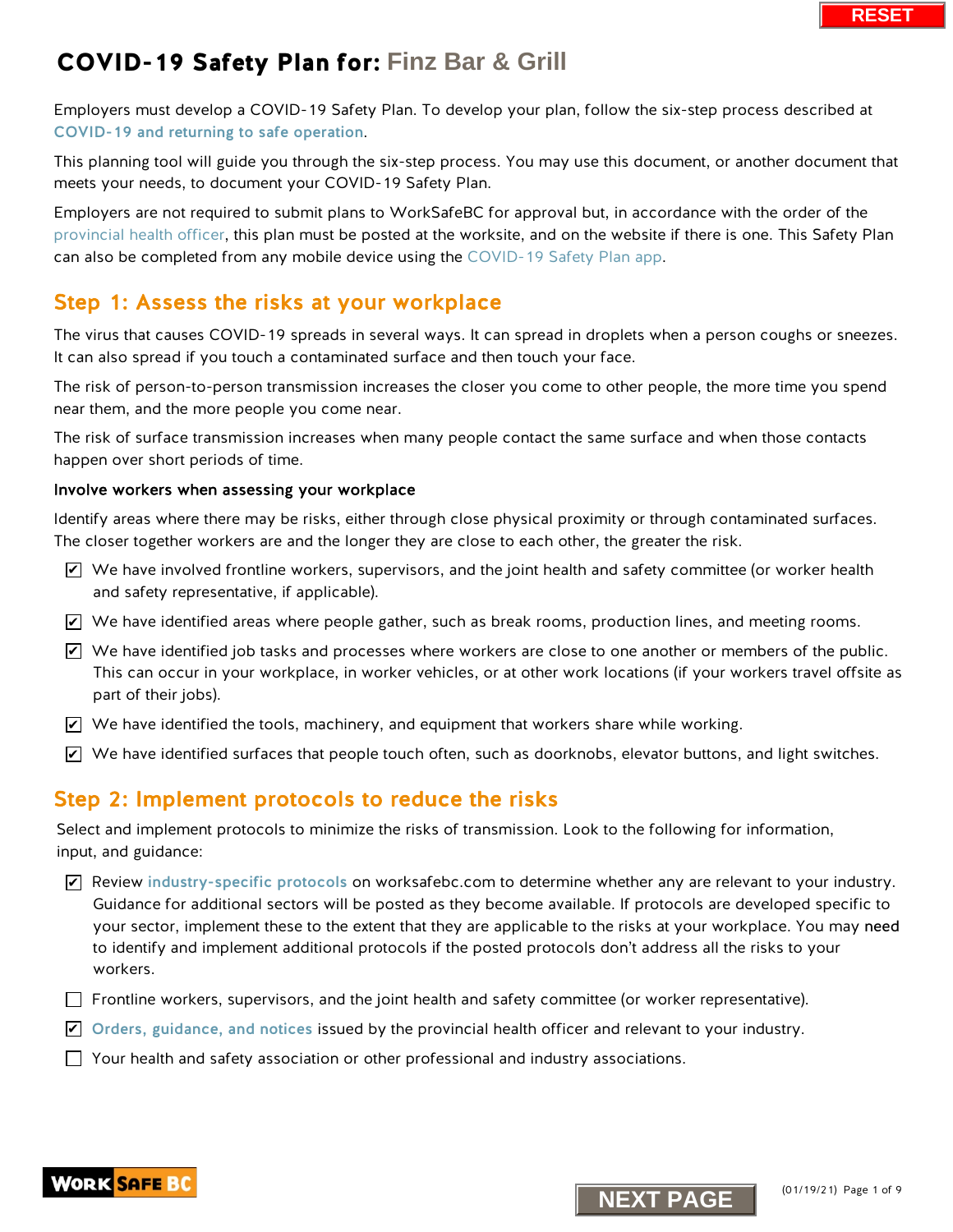Different protocols offer different levels of protection. Wherever possible, use the protocol that offers the highest level of protection. Consider controls from additional levels if the first level isn't practicable or does not completely control the risk. You will likely need to incorporate controls from various levels to address the risk at your workplace.



First level protection (elimination) — Limit the number of people in your workplace where possible by implementing work-from-home arrangements, establishing occupancy limits, rescheduling work tasks, or other means. Rearrange work spaces to ensure that workers are at least 2 m (6 ft.) from co-workers, customers, and members of the public.

Second level protection (engineering controls) — If you can't always maintain physical distancing, install [barriers](https://www.worksafebc.com/en/resources/health-safety/information-sheets/covid-19-health-safety-designing-effective-barriers?lang=en) such as plexiglass to separate people.

Third level protection (administrative controls) — Establish rules and guidelines, such as posted [occupancy limits](https://www.worksafebc.com/en/resources/health-safety/posters/help-prevent-spread-covid-19-occupancy-limit?lang=en) for shared spaces, designated delivery areas, cleaning practices, and one-way doors and walkways to keep people physically separated.

Fourth level protection (PPE) — If the first three levels of protection aren't enough to control the risk, consider the use of masks. Ensure masks are [selected and cared for appropriately](https://www.worksafebc.com/en/resources/health-safety/information-sheets/covid-19-health-safety-selecting-using-masks?lang=en) and that workers [are using masks correctly](https://www.worksafebc.com/en/resources/health-safety/posters/help-prevent-spread-covid-19-how-to-use-mask?lang=en).



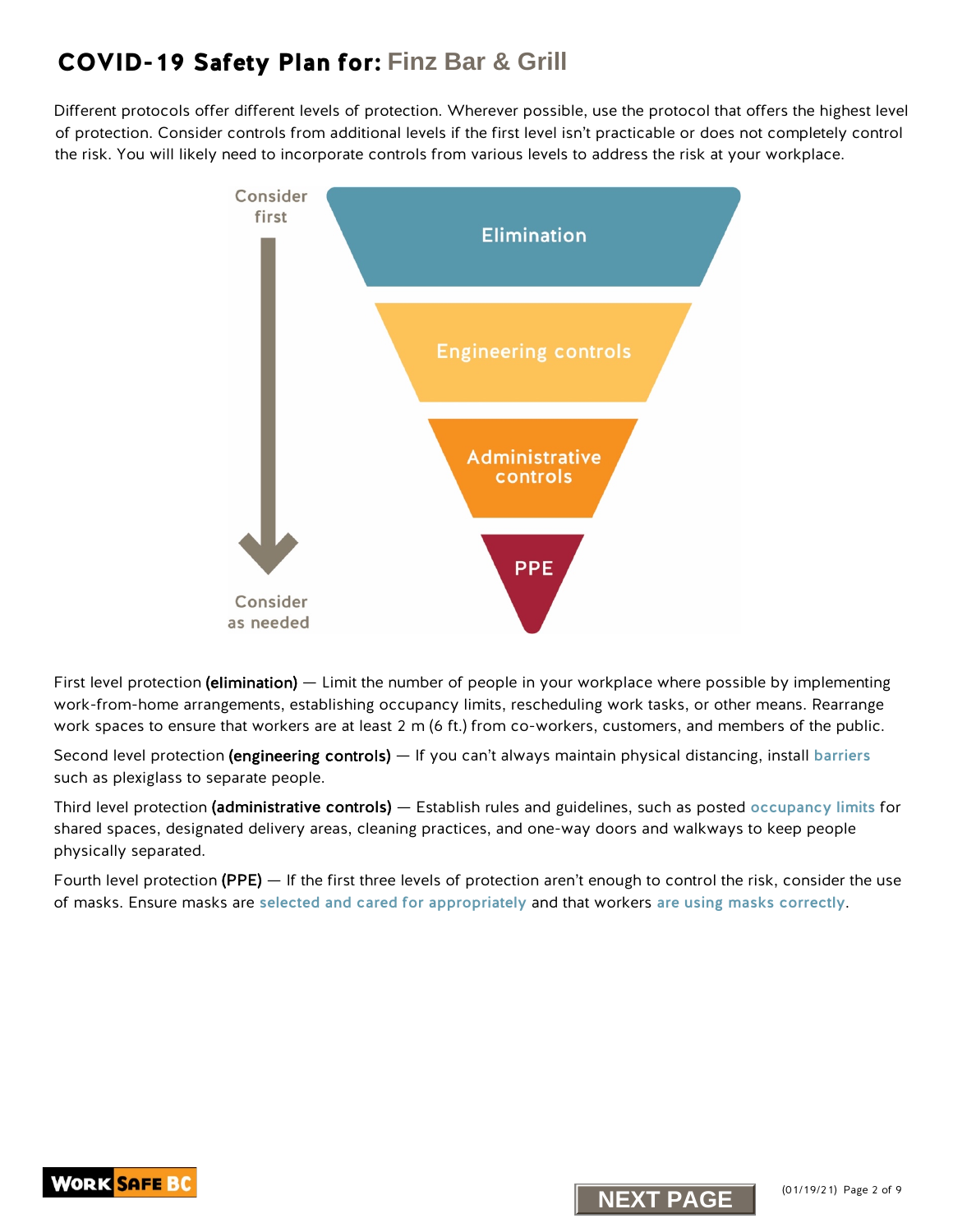#### First level protection (elimination): Limit the number of people at the workplace and ensure physical distance whenever possible

- $\blacktriangleright$  We have established and posted an occupancy limit for our premises. Limiting the number of people in a workplace is an important way to ensure physical distancing is maintained. Some sectors may have requirements for occupancy limits prescribed by the [Provincial Health Officer.](https://www2.gov.bc.ca/gov/content/health/about-bc-s-health-care-system/office-of-the-provincial-health-officer/current-health-topics/covid-19-novel-coronavirus) For other employers, an occupancy limit that provides at least 5 square metres of unencumbered floor space per person (workers and patrons) may provide a sensible approach for determining maximum occupancy.
- $\blacktriangleright$  In order to reduce the number of people at the worksite, we have considered work-from-home arrangements, virtual meetings, rescheduling work tasks, and limiting the number of customers and visitors in the workplace.
- $\blacktriangledown$  We have [established and posted occupancy limits](http://www.worksafebc.com/en/resources/health-safety/posters/help-prevent-spread-covid-19-occupancy-limit?lang=en) for common areas such as break rooms, meeting rooms, change rooms, washrooms, and elevators.
- $\triangledown$  We have implemented measures to keep workers and others at least 2 metres apart, wherever possible. Options include revising work schedules and reorganizing work tasks. **Not have implemented measures to keep vorkers and others at least 2 metres apart,**<br>
2 Options include revising work schedules and reorganizing work tasks.<br> **Assures in place**<br>
Nork schedules have been modified to eliminat

#### Measures in place

- 1) Work schedules have been modified to eliminate daily crew changes
- 2) Reduced number of patrons
- 3) Added a take out window/lane which prevents patrons from entering the restaurant
- 4) Reduced/eliminated deliveries arriving after opening hours and delivery personnel wearing masks.
- 5) Limit of one perons for each bathroom
- 6) Tables are placed so that the backs of chairs are a minimum of 2m apart



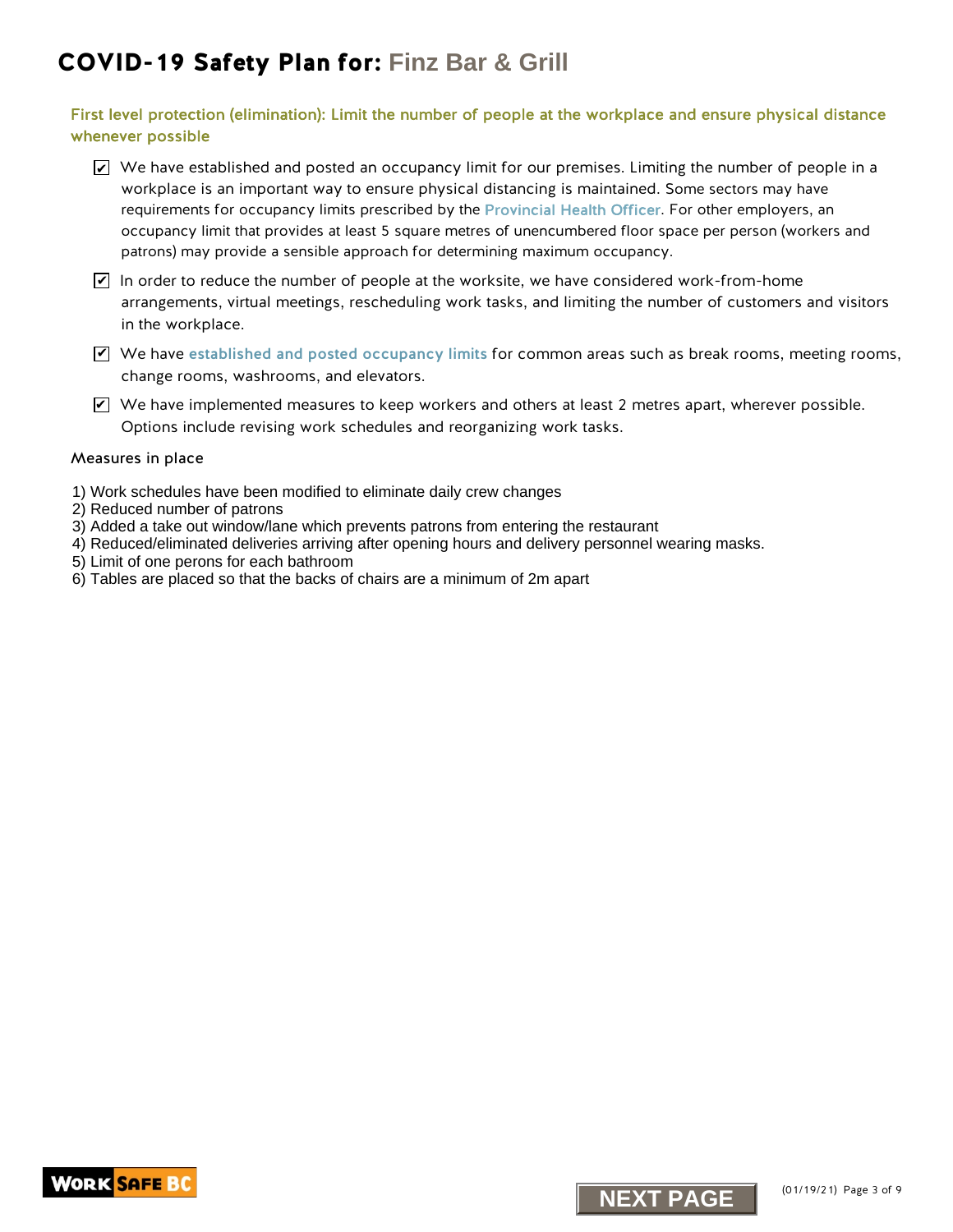#### Second level protection (engineering): Barriers and partitions

- We have installed [barriers](https://www.worksafebc.com/en/resources/health-safety/information-sheets/covid-19-health-safety-designing-effective-barriers?lang=en) where workers can't keep physically distant from co-workers, customers, or others.
- $\blacktriangleright$  We have included barrier cleaning in our cleaning protocols.
- $\blacktriangleright$  We have installed the barriers so they don't introduce other risks to workers (e.g., barriers installed inside a vehicle don't affect the safe operation of the vehicle). X <sup>Ne</sup> have installed barriers where workers can't keep physically distant from co-vories of outcrise.<br>
Discrepance of the barriers of the stress of the transitional protocols.<br>
The have included barrier cleaning in our cl

#### Measures in place

- 1) Installed plexi-glass at take out window
- 2) Removed extra bar seating
- 3) Installed seperate lineups for the restaurant and takeout
- 4) Implimented one way traffic with seperate entrance ad exit including signage



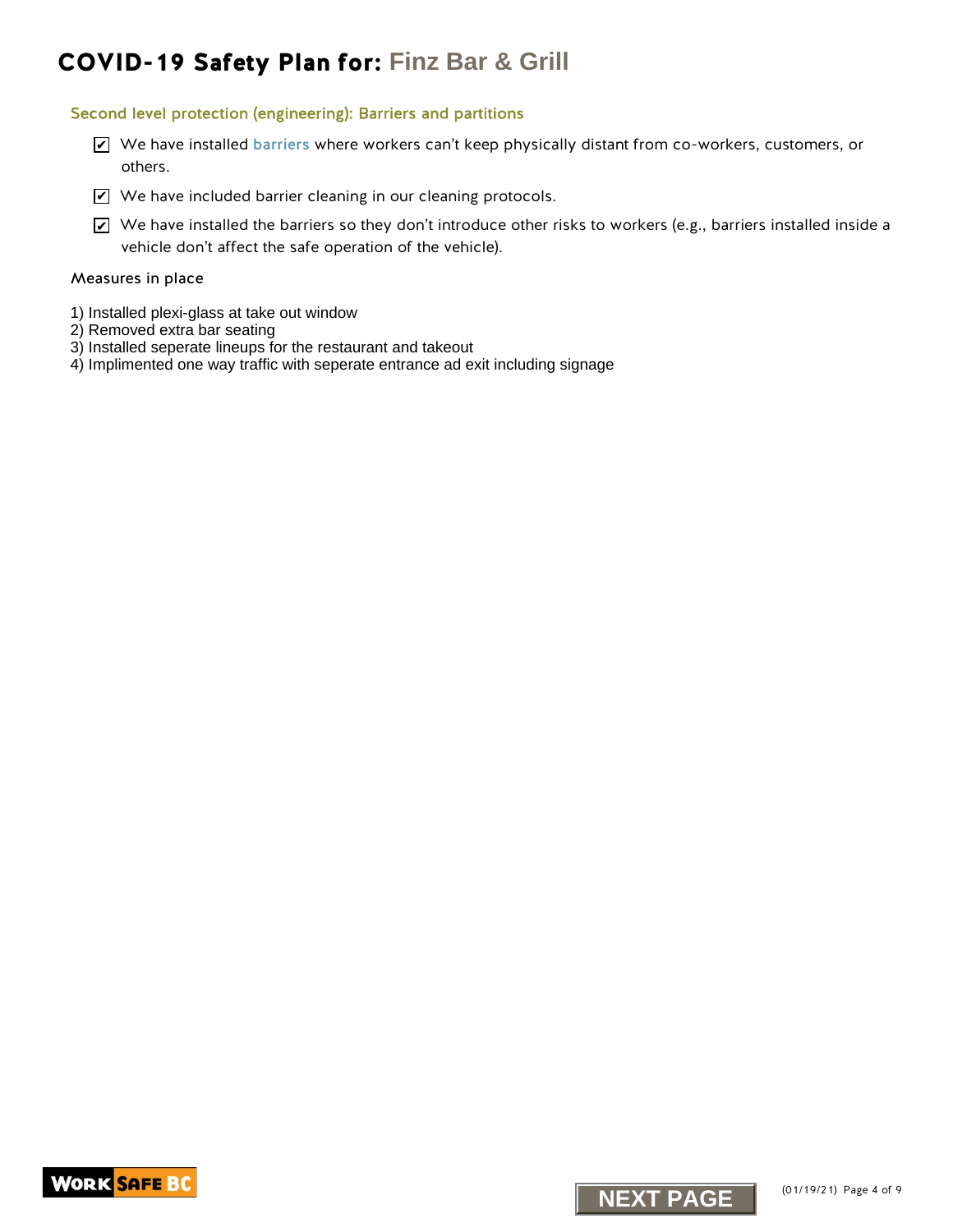#### Third level protection (administrative): Rules and guidelines

- $\trianglerighteq$  We have identified rules and guidelines for how workers should conduct themselves.
- $\blacktriangleright$  We have clearly communicated these rules and guidelines to workers through a combination of training and signage. K we have identified rules and guidelines for how workers should conduct themselves.<br>We have clearly communicated these rules and guidelines to vorkers through a communicated the communicated these rules and guidelines to

#### Measures in place

- 1) Replaced menus with disposal menus.
- 3) Sanitizing POS machines, tables, chairs and condiment containers after every use.
- 4) Clearly marked floor decals for wait at washrooms (if required).

5) Workers are required to sanitze or wash their hands after each time they come in contant with potential contaminated surface(s).

6) Extra hand washing stations have been installed in the kitchen and the patio.

7) Hostesses discuss with customers the flow of traffic and sanitize each customers hands prior to entry.

8) Servers will load from the end of the tables and collect from the end of the tables (when possible) and each server will carry dirty dishes back to the kitchen without handing them off to another server.

9) Sani stations are installed at various places throughout the area including at the entrance and exit.

- 10) Each worker is assigned a station in the kitchen and works at that station for the entire day.
- 11) Employees complete a daily WorksafeBC declaration form.
- 12) All reservations made include the customer's name and phone number.



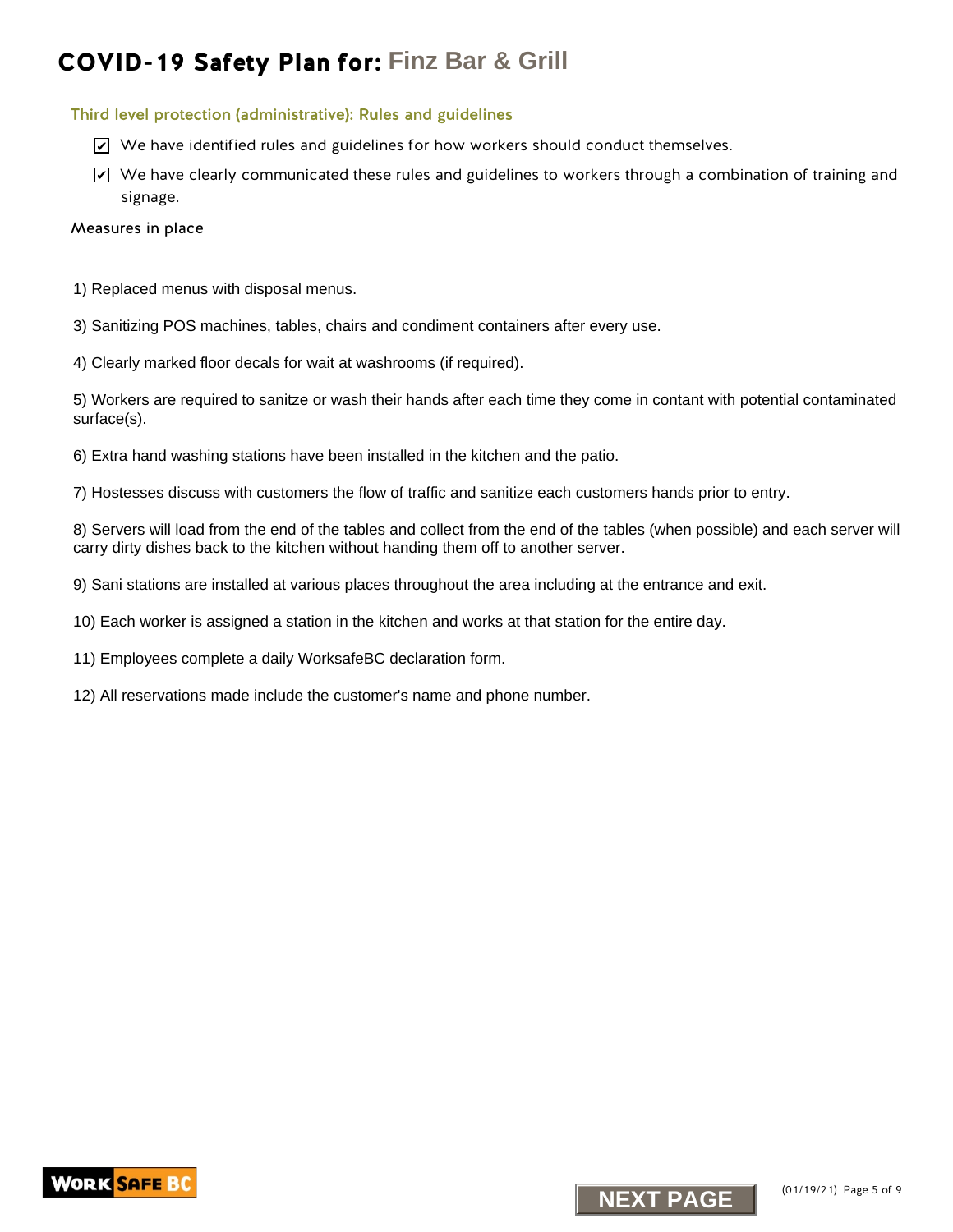Fourth level protection: Using masks (optional measure in addition to other control measures)

- We have reviewed the information on [selecting and using masks](https://www.worksafebc.com/en/resources/health-safety/information-sheets/covid-19-health-safety-selecting-using-masks?lang=en) and [instructions on how to use a mask](https://www.worksafebc.com/en/resources/health-safety/posters/help-prevent-spread-covid-19-how-to-use-mask?lang=en).
- $\blacktriangleright$  We understand the limitations of masks to protect the wearer from respiratory droplets. We understand that masks should only be considered when other control measures cannot be implemented. **NEXT PAGE ACCURATION**<br> **NEXT PAGE ACCURATION**<br> **EXELUTE ACCURATION**<br> **EXELUTE ACCURATION**<br> **EXELUTE ACCURATION**<br> **EXELUTE ACCURATION**<br> **FINCE ACCURATION**<br> **FINCE ACCURATION**<br> **FINCE ACCURATION**<br> **FINCE ACCURATION**<br> **FINCE**
- $\mathbf{V}$  We have trained workers in the proper use of masks.

#### Measures in place

- 1) Masks are mandatory for all staff and patrons when not seated at their tables.
- 2) Masks are available on site.



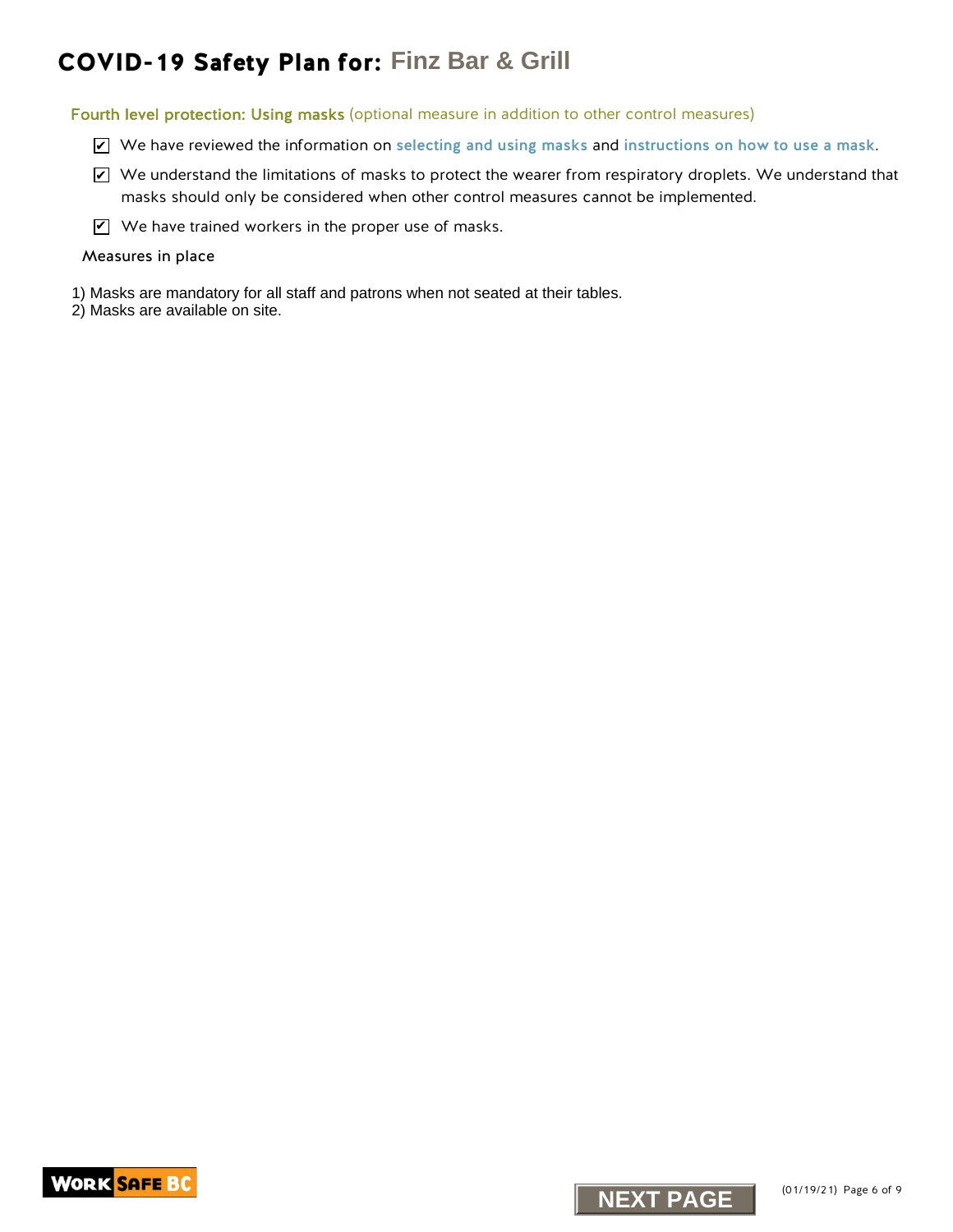#### Implement effective cleaning and hygiene practices

- We have reviewed the information on [cleaning and disinfecting](https://www.worksafebc.com/en/resources/health-safety/information-sheets/covid-19-health-safety-cleaning-disinfecting?lang=en) surfaces.
- $\blacktriangleright$  Our workplace has enough handwashing facilities on site for all our workers. Handwashing locations are visible and easily accessed.
- $\blacktriangleright$  We have policies that specify when workers must wash their hands and we have communicated good hygiene practices to workers. Frequent handwashing and good hygiene practices are essential to reduce the spread of the virus. [[Handwashing](https://www.worksafebc.com/en/resources/health-safety/posters/help-prevent-spread-covid-19-handwashing?lang=en) and [Cover coughs and sneezes](https://www.worksafebc.com/en/resources/health-safety/posters/help-prevent-spread-covid-19-cover-coughs-sneezes?lang=en) posters are available at worksafebc.com.]
- $\blacktriangleright$  We have implemented cleaning protocols for all common areas and surfaces e.g., washrooms, tools, equipment, vehicle interiors, shared tables, desks, light switches, and door handles. This includes the frequency that these items must be cleaned (number of times per day) as well as the timing (before and after shift, after lunch, after use). **NEXT PLANE TEND ASSEM AND A SET AS CRIP CONSUMPLE CONSUMPLE CONSUMPLE TO UNK THAT AND A SET AND A SET AND A SET AND A SET AND A SET AND A SET AND A SET AND MONORATION TO CONSUMPLE TO UNKNOW THAT A SET AND A SET AND A SET**
- $\blacktriangledown$  Workers who are cleaning have adequate training and materials.
- $\blacktriangledown$  We have removed unnecessary tools and equipment to simplify the cleaning process e.g., coffee makers and shared utensils and plates

#### Cleaning protocols

1) Procedure for hourly disinfecting of all high traffic/high touch surfaces in place. Example the washrooom includes light switch, door handles inside and out, toilets, sinks and taps.

2) Disinfectant used contains didecyl dimethyl ammonium chloride of 10.14% and dimethyl benzyl ammonium chloride of 6.76%.

- 3) Staff wear appropriate PPE while cleaning the washrooms.
- 4) Checklists in place for signoff of hourly clean.
- 5) Other surfaces (garbage cans, door handles, railing at exit sanitized hourly.
- 6) One staff per shift is selected to complete the regualr cleaning for the day.
- 7) Shared equipment handles (cooler doors, ice machine and faucets) sanitized hourly as well.



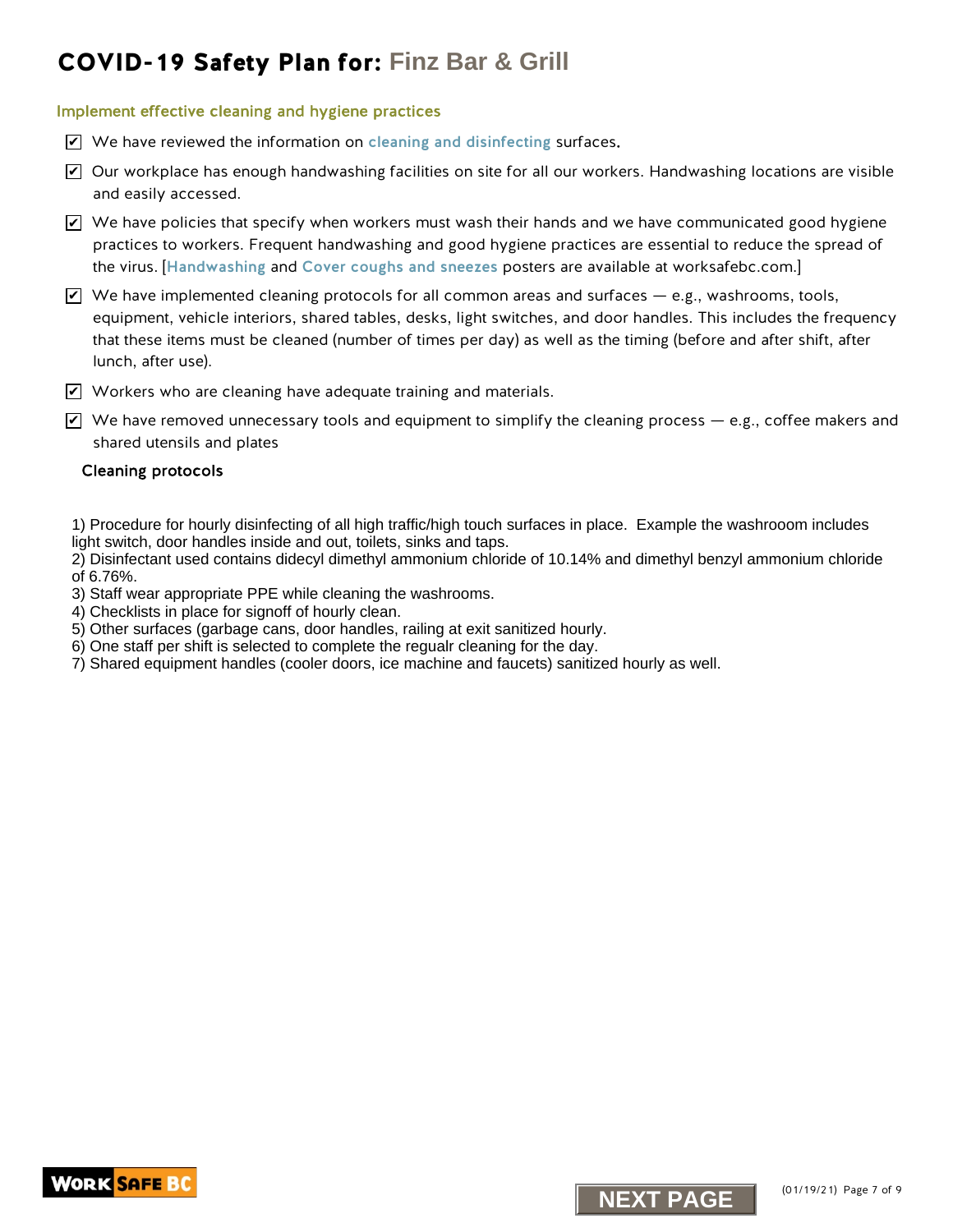### Step 3: Develop policies

Develop the necessary policies to manage your workplace, including policies around who can be at the workplace, how to address illness that arises at the workplace, and how workers can be kept safe in adjusted working conditions.

Our workplace policies ensure that workers and others showing symptoms of COVID-19 are prohibited from the workplace.

- $\triangledown$  Anyone who has ha[d symptoms of COVID-19](https://www.worksafebc.com/en/resources/health-safety/posters/help-prevent-spread-covid-19-entry-check-visitors?lang=en) in the last 10 days must self-isolate at home.
- $\overline{\mathscr{L}}$  Anyone who has been identified by Public Health as a close contact of someone with COVID-19.
- $\blacktriangleright$  Anyone directed by Public Health to self-isolate.
- $\overline{\mathscr{L}}$  Anyone who has arrived from outside of Canada must [self-isolate for 14 days and monitor](http://www.bccdc.ca/health-info/diseases-conditions/covid-19/self-isolation) for symptoms.
- $\blacktriangleright$  Visitors are prohibited or limited in the workplace.
- $\Box$  First aid attendants have been provided [OFAA protocols](https://www.worksafebc.com/en/resources/health-safety/information-sheets/ofaa-protocols-covid-19-pandemic?lang=en) for use during the COVID-19 pandemic.
- $\blacktriangleright$  We have a [working alone policy](https://www.worksafebc.com/en/health-safety/hazards-exposures/working-alone) in place (if needed).
- $\Box$  We have a work from home policy in place (if needed).
- $\blacktriangleright$  Ensure workers have the training and strategies required to address the risk of violence that may arise as customers and members of the public adapt to restrictions or modifications to the workplace. Ensure an appropriate [violence prevention progra](https://www.worksafebc.com/en/health-safety/hazards-exposures/violence)m is in place.
- Our policy addresses workers who may start to feel ill at work. It includes the following:
- $\blacktriangleright$  Sick workers should report to first aid, even with mild symptoms.
- $\overline{\mathscr{L}}$  Sick workers should be asked to wash or sanitize their hands, provided with a mask, and isolated. Ask the worker to go straight home. [Consult the [BC COVID-19 Self-Assessment Tool](https://bc.thrive.health/), or call 811 for further guidance related to testing and self-isolation.] **NEXT PLANS INTERNATION CONSUMMATION**<br> **NEXT PARALLY TEND CONSUMMATION** CONSUMPTED IN THE SET ON THE SET ON THE SET ON THE SET ON THE SET ON THE SET ON THE SET ON THE SET ON THE SET ON THE SET ON THE SET ON THE SET ON THE
- $\blacktriangleright$  If the worker is severely ill (e.g., difficulty breathing, chest pain), call 911.
- $\blacktriangleright$  Clean and disinfect any surfaces that the ill worker has come into contact with.

### Step 4: Develop communication plans and training

You must ensure that everyone entering the workplace, including workers from other employers, knows how to keep themselves safe while at your workplace.

- $\blacktriangleright$  We have a training plan to ensure everyone is trained in workplace policies and procedures.
- $\angle$  All workers have received the policies for staying home when sick.
- $\blacktriangledown$  We have posted signage at the workplace, including occupancy limits and effective hygiene practices. [A customizable [occupancy limit poster](https://www.worksafebc.com/en/resources/health-safety/posters/help-prevent-spread-covid-19-occupancy-limit?lang=en) and [handwashing signage](https://www.worksafebc.com/en/resources/health-safety/posters/help-prevent-spread-covid-19-handwashing?lang=en) are available on worksafebc.com.]
- $\blacktriangleright$  We have posted signage at the main entrance indicating who is restricted from entering the premises, including [visitors](https://www.worksafebc.com/en/resources/health-safety/posters/help-prevent-spread-covid-19-entry-check-visitors?lang=en) and [workers](https://www.worksafebc.com/en/resources/health-safety/posters/help-prevent-spread-covid-19-entry-check-workers?lang=en) with symptoms.
- $\blacktriangledown$  Supervisors have been trained on monitoring workers and the workplace to ensure policies and procedures are being followed.